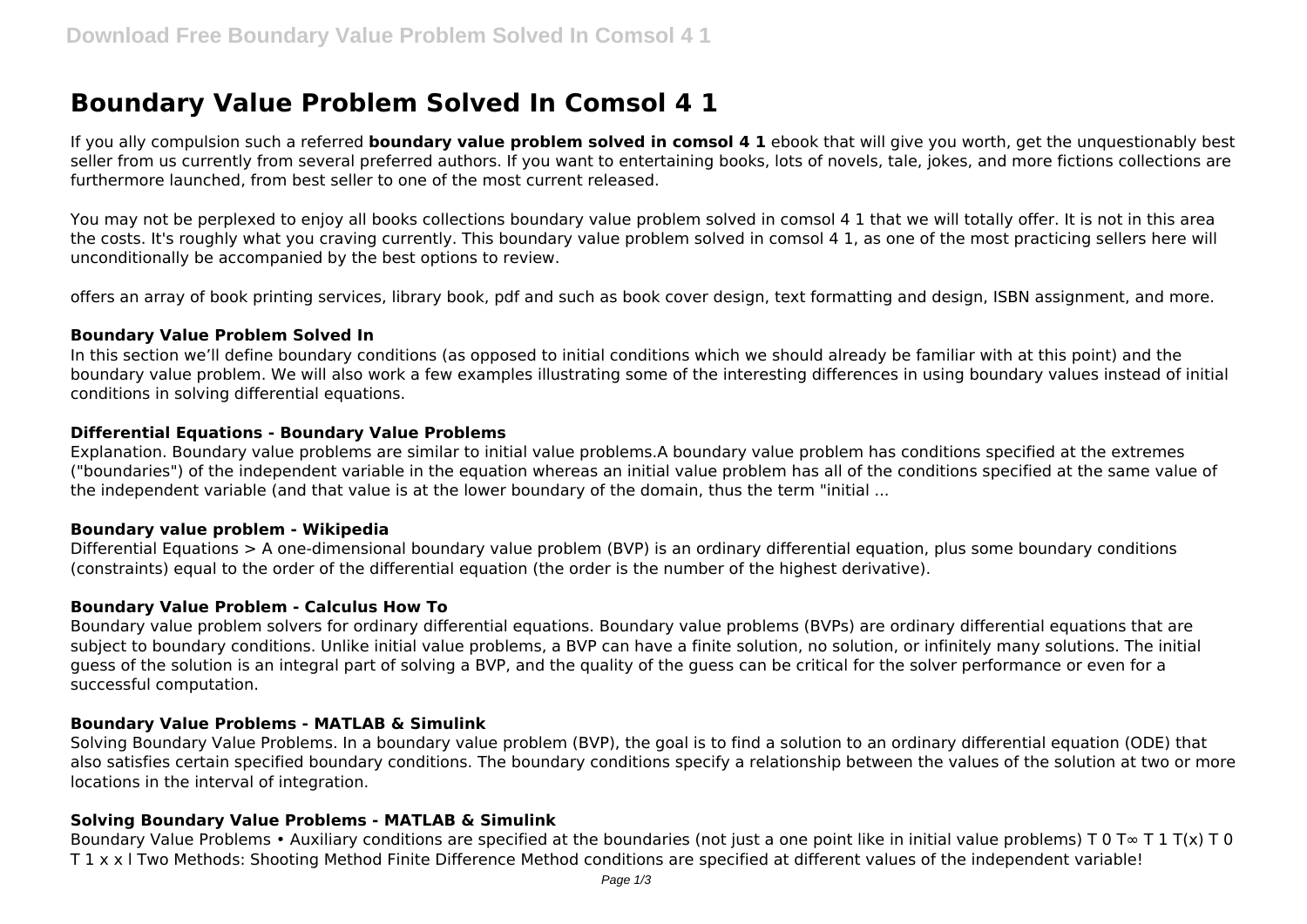# **Boundary Value Problems - Mechanical Engineering**

Aims and scope. The main aim of Boundary Value Problems is to provide a forum to promote, encourage, and bring together various disciplines which use the theory, methods, and applications of boundary value problems.

# **Boundary Value Problems | Home page**

Linear Boundary Value Problem As a simple and particular example of a boundary value problem, consider the following:  $y'' + 3y' + 6y = 5 (7.7.1)$  on the domain  $x \in [1,3]$  and with boundary conditions  $y(1) = 3 (7.7.2a) y(3) + 2y'(3) = 5$ . (7.7.2b) 177 This problem can be solved in a fairly straightforward manner using analytic techniques.

# **7.7 Implementing MATLAB for Boundary Value Prob- lems**

4) (Boundary Value Problems - 15pts) Find the eigenvalues and eigenfunctions of the given boundary value problem. Assume that all eigenvalues are real.  $y'' + dy = 0$ ,  $7(0) = 0$ ,  $y(T) = 0$ .

# **Solved: 4) (Boundary Value Problems - 15pts) Find The Eige ...**

Unlike IVPs, a boundary value problem may not have a solution, or may have a nite number, or may have innitely many. Because of this, programs for solving BVPs require users to provide a guess for the solution desired. Of- ten there are parameters that have to be determined so that the BVP has a solution.

# **Solving Boundary Value Problems for Ordinary Di erential ...**

formulate the general boundary value problem of linear elasticity in three dimensions understand the stress and displacement formulations as alternative solution approaches to reduce the dimensionality of the general elasticity problem solve uniform states of strain and stress in three dimensions specialize the general problem to planar states of strain and stress understand the stress function formulation as a means to reduce the general problem to a single dierential equation.

# **Module 4 Boundary value problems in linear elasticity**

Consider the boundary value problem: -" +  $T<sup>9</sup>u = 212 \sin(TTX)$ , Au (0) = u (1) = 0. 0 < x < 1, (1) We can find a numerical approximation to the solution of this problem by employing the finite different method.

# **Solved: 2. Consider The Boundary Value Problem: -" + Tºu ...**

This video introduces boundary value problems. The general solution is given. Video Library: http://mathispower4u.com

# **Intro to Boundary Value Problems - YouTube**

In this case, the solution to the boundary value problem is usually given by:  $y(2)'(t) = p(t)y(2)'(t) + q(t)y(2)(t)$ ,  $y(2)(t)$ ,  $y(2)(t0) = 0$ , y ( 2 ) ' ( t 0 ) = 1. {\displaystyle y { (2)}'' (t)=p (t)y { (2)}' (t)+q (t)y { (2)} (t),\quad y { (2)} (t {0})=0,\quad y { (2)}' (t {0})=1.}

# **Shooting method - Wikipedia**

BOUNDARY VALUE PROBLEMS The basic theory of boundary value problems for ODE is more subtle than for initial value problems, and we can give only a few highlights of it here. For nota-tionalsimplicity, abbreviateboundary value problem by BVP. We begin with the two-point BVP  $y = f(x,y,y)$ ,  $a < x < b$  A y(a) y (a) + B y(b) y (b) = y1 y2 with Aand B ...